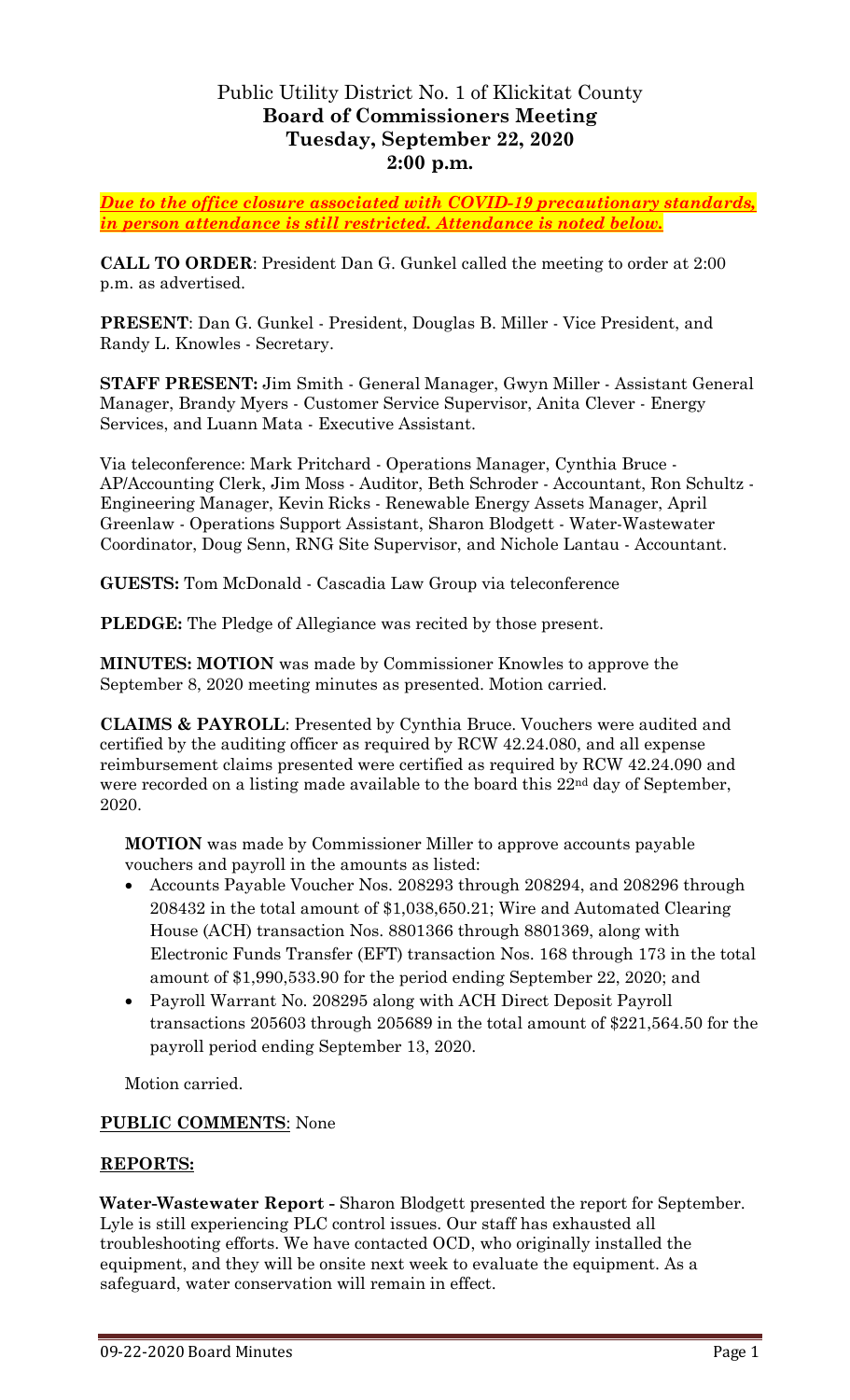The water purchased for dust abatement for the Lund Hill project continues to come from Bickleton. The hydrant meter shows that they are staying within the approved project guidelines. The original agreement was to pull water from Roosevelt, but was transferred to Bickleton due to low well static levels in the Roosevelt Well.

Sharon also stated that she has received a connection inquiry for Klickitat. This would be a large extension project and the customer was informed that it could take some time to complete once they are committed to moving forward. This potential extension would fall under the water system plan and coincide with our overall strategic plan. Other highlights this month are that M&M Excavating is working in Klickitat on the water line upgrade.

We have had a busy season with Department of Health. Water sampling requirements for most of the systems this year has included lead & copper sampling from residential homes. Sharon thanked the crew and the Metershop for their efforts in being flexible with the unexpected issues we have experienced in the process.

**Operations Report -** Mark Pritchard presented the report for September. He reviewed the monthly outage statistics and asked the board for guidance on the new dashboard style of reporting information. Commissioner Knowles liked the quick visuals used and asked if the outage map could display trending information as well. Mark stated it is still under development and he hopes to add a vegetation management and a planned versus unplanned outage layer as well. Commissioner Knowles also asked what had happened in Dallesport as it appeared to have the concentration of outages in August. Mark stated that they were from underground faults on direct buried primary wire. Staff is actively reviewing these issues and replacing the direct buried wire as circumstances arise.

Contract crews Northwest Line Clearance and Asplundh are still working within the cities due to fire restrictions on tree work. Northwest Line Clearance was moved from the Bingen/White Salmon area to Lyle due to restrictions the cities imposed regarding burn bans. They should transition back to White Salmon next week as restrictions have been lifted. Asplundh continues to work in Goldendale. Our poletesting project is complete. The contractor was very efficient and they completed additional work within the allotted budget so we are now caught up on our pole testing. We have an option to renew this contract next year if needed.

Mark noted that he agreed with Jim's report on the Department of Natural Resources taskforce. We have continued to complete some safety training in small groups during COVID, John Spain will be getting us back on track with our standard training items, but will continue the small group instruction.

**Engineering Report -** Ron Schultz presented the report for September. He provided an update on pending substation projects and upcoming outages. He discussed the BPA negotiations on line restrictions on the Chenoweth transmission.

Russ Patton has designed a new breaker steel support for the switch structure at Husum substation. The Metershop has been busy completing Schweitzer training on the 651-field control devices that have the capability to detect high impedance faults. Staff will utilize Brown and Kaiser's evaluation in this process. We have submitted a purchase request for a spare station service transformer at RNG. This is critical infrastructure to ensure reliability for plant operation. Lastly, Phillip has developed new map layers adding BPA transmission lines and our transmission lines to our mapping system for reference.

**COMMISSIONER DAN GUNKEL -** Commissioner Gunkel did not have a report.

**COMMISSIONER DOUGLAS MILLER -** Commissioner Miller did not have a report.

**COMMISSIONER RANDY KNOWLES -** Commissioner Knowles did not have a report.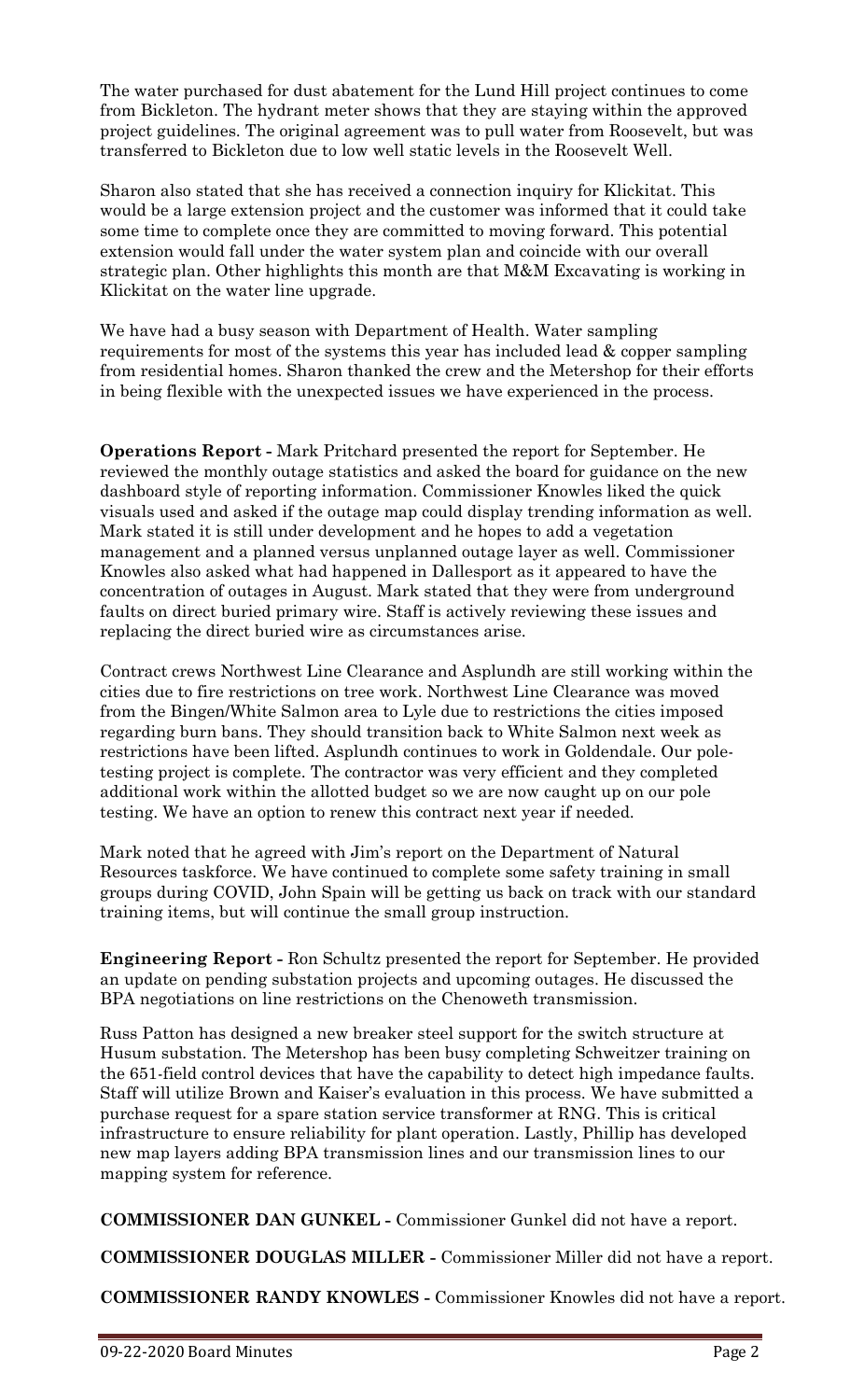**ASSISTANT GENERAL MANAGER -** Gwyn Miller presented the current operational update.

- Current COVID-19 Update Gwyn provided the board with highlights of the county COVID status.
	- o Gwyn reviewed the state's information dashboard. They have experienced substantial down time on this site in recent weeks. Commissioner Gunkel asked that staff stay informed of the proclamation updates and evaluate the states definition of "emergency".

**GENERAL MANAGER -** The complete report can be found at: [htp://www.klickitatpud.com/topicalMenu/commissioners/GM\\_Reports.aspx](http://www.klickitatpud.com/topicalMenu/commissioners/GM_Reports.aspx) In addition to the written report, Jim Smith presented the following information:

- Reliability Benton positon paper Jim provided the board with a copy of a position paper supplied by Benton PUD. The evaluation utilized the many studies done in our region over the past several years that demonstrated that the 100% clean requirements would expose utilities to a 10% loss of load reliability annually and could cost about \$20 billion per year. The commissioners asked staff to evaluate an approach and engage other groups such as Public Generating Pool and Washington Public Utility District Association to speak out on our behalf and provide input to legislators. The board feels there is no excuse for a 10% decrease in reliability.
- Lower Snake River dams The board expressed their support that the dams are an important part of a balanced approach to reducing the carbon foot print in the region while maintaining environmental health, electric system reliability and a healthy economy. The board asked Jim to work with other utilities on this issue.
- Department of Natural Resources taskforce Jim provided an overview of where he feels the taskforce will land on the report to the legislature. The board asked Jim to continue to work with the task force to influence the best outcome.
- Goldendale Energy Pumped Storage The application to Federal Energy Regulatory Commission for the Goldendale Energy Pumped Storage project is meeting with opposition from the Yakama Nation and Columbia River Keepers. Commissioners advised staff to engage the chamber and the county in discussions providing economic feedback in support of the project.
- Legislative Update Jim stated that he spoke with Dave Warren and the House has determined that this year's sessions will all be held virtually. The Senate has not released a position. Dave believes that clean energy legislation will continue to be a hot topic focus.

## **AGENDA ITEMS:**

- A. CLIFFS WATER TRUST DISCUSSION Tom McDonald participated in discussions on how we developed the Cliff Water System water right trust. Tom recommended that he work on developing a trust water right agreement with Ecology that reflects the specific issues and work that has been accomplished for this water right. Tom has provided Department of Ecology with a spreadsheet demonstrating how we have used this trust over the past 15 years. The commissioners reviewed the first draft of a trust agreement and asked that Tom submit it to Ecology for review, referencing that KPUD has not executed this document, but are looking for feedback.
- B. POLICY 25 NET METERING REVISION ADOPTION **MOTION** was made by Commissioner Knowles to approve Policy Bulletin 25 and supporting appendices as presented. Motion carried.
- C. BID AWARD CABLE IN CONDUIT (CIC) **MOTION** was made by